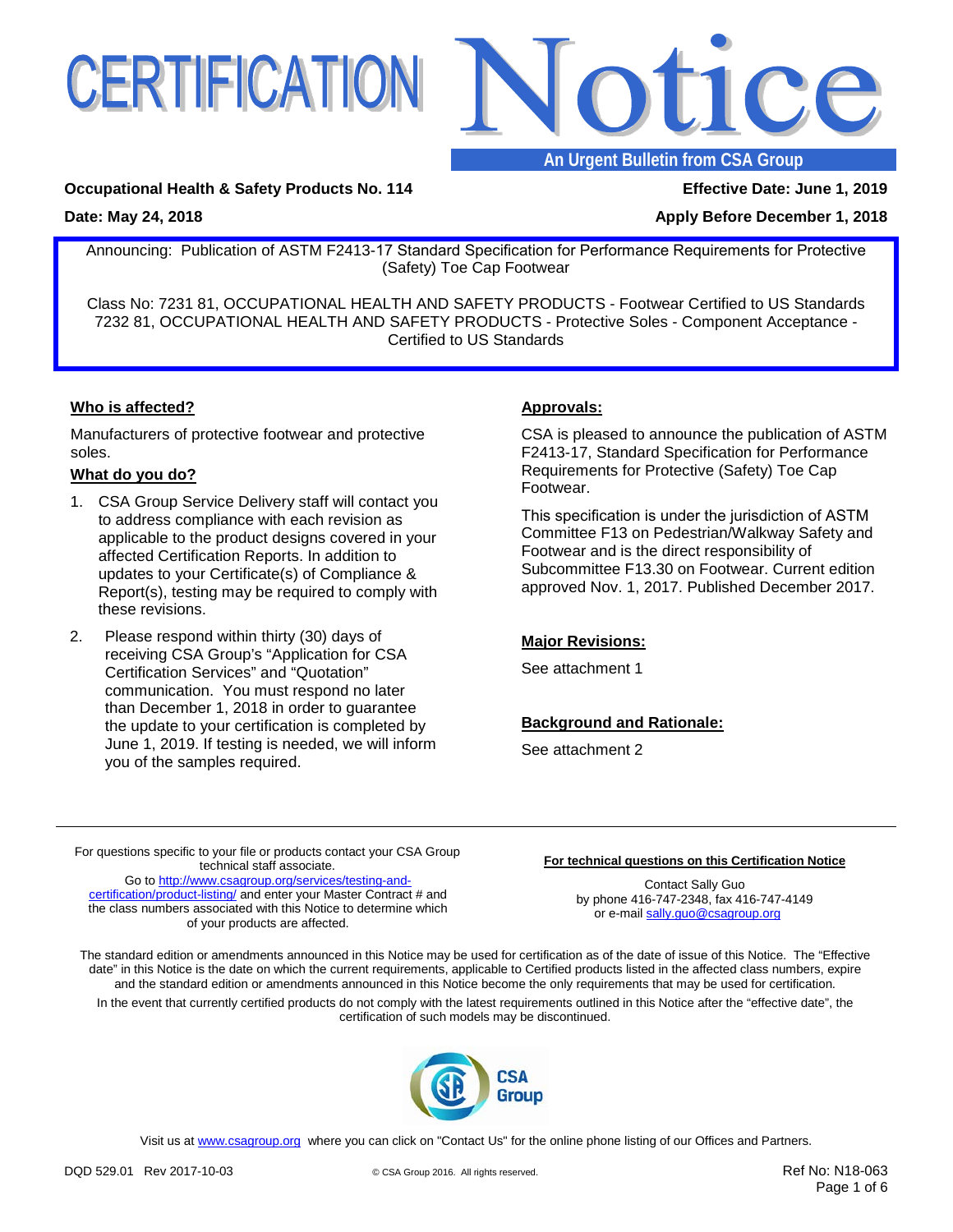# **ATTACHMENT 1**

## Major Revisions

| Clause(s)                                                                                                      | <b>Changes</b>                                                                                                                                                                                                                                                                                                                                                                                |
|----------------------------------------------------------------------------------------------------------------|-----------------------------------------------------------------------------------------------------------------------------------------------------------------------------------------------------------------------------------------------------------------------------------------------------------------------------------------------------------------------------------------------|
|                                                                                                                | ASTM F2413-17 Standard Specification for Performance Requirements for Protective (Safety) Toe Cap Footwear                                                                                                                                                                                                                                                                                    |
| 1 Scope                                                                                                        | Added Clause 1.8, This international standard was developed in accordance with<br>internationally recognized principles on standardization established in the<br>Decision on Principles for the Development of International Standards, Guides<br>and Recommendations issued by the World Trade Organization Technical<br>Barriers to Trade (TBT) Committee.                                  |
| 3.1 Definitions                                                                                                | 3.1.1 footbed (removable) was modified for clarity.<br>$\bullet$<br>3.1.12 soling material was modified to clarify that the bottom surface of the<br>٠<br>soling material is exposed to wear.<br>The definition of Socklining (non-removable) was removed.<br>٠                                                                                                                               |
| 5. Performance Requirements<br>for Foot Protection<br>5.1 Impact (I) and Compression<br>(C) Resistant Footwear | The title of 5.1 Impact (I) and Compression (C) Resistant Footwear and<br>$\bullet$<br>Clause 5.1.1 added "(C) Resistant Footwear".                                                                                                                                                                                                                                                           |
|                                                                                                                | Clause 5.1.2:<br>$\bullet$<br>Clause 5.1.2 added the requirement that the toecaps shall be free from<br>corrosion, sharp edge, burrs and defects that may affect safety<br>performance.<br>Clause 5.1.2 added toe cap flange construction requirement.<br>If a flange is present the width of the flange, when measured from the<br>inside edge, shall be no greater than 0.394 in. (10 mm).  |
|                                                                                                                | Added a new clause 5.1.4.2 Care and Use<br>$\bullet$                                                                                                                                                                                                                                                                                                                                          |
| 5. Performance Requirements<br>for Foot Protection<br>5.2 Compression Resistant                                | Clause 5.2 was modified to reflect the changes of Clause 5.1. Clause 5.2.1 to<br>$\bullet$<br>5.2.3 of "ASTM F2413-11" were combined with 5.1 of ASTM F2413-17.                                                                                                                                                                                                                               |
| Footwear (C)                                                                                                   |                                                                                                                                                                                                                                                                                                                                                                                               |
| 5. Performance Requirements<br>for Foot Protection                                                             | Added Clause 5.3.3.4 Care and use                                                                                                                                                                                                                                                                                                                                                             |
| 5.3 Metatarsal Protective<br>Footwear (Mt)                                                                     |                                                                                                                                                                                                                                                                                                                                                                                               |
| 5. Performance Requirements<br>for Foot Protection                                                             | Added Clause 5.4.6 Care and use.                                                                                                                                                                                                                                                                                                                                                              |
| 5.4 Conductive Protective<br>Footwear (Cd)                                                                     |                                                                                                                                                                                                                                                                                                                                                                                               |
| 5. Performance Requirements<br>for Foot Protection<br>5.5 Electric Hazard Resistant<br>Footwear (EH)           | Clause 5.5.2 was modified to clarify that Electric hazard footwear shall be<br>$\bullet$<br>constructed and manufactured so that the footwear outsole provides a<br>supplemental form of protection to the wearer from hazardous step<br>potential(the difference in electrical potential between the feet) while standing<br>on the ground.<br>Added Clause 5.5.5 Care and use.<br>$\bullet$ |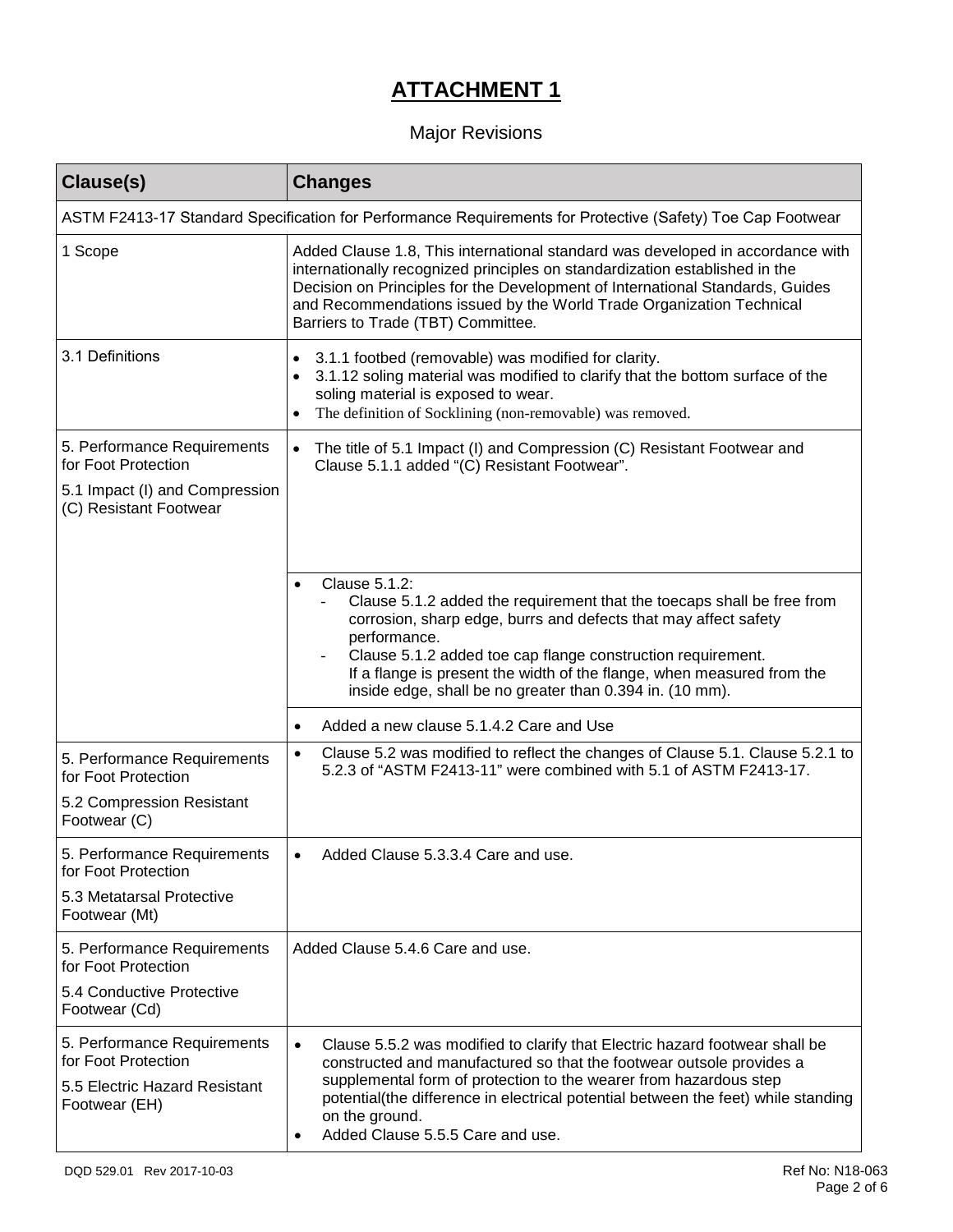| Clause(s)                                                                             | <b>Changes</b>                                                                                                                                                                                                                                                                                                                                                                                                                                                                                                                                                                                                                                                                                                                                                                                                                                                                                                                                                                                                                                                                                                                                                                                                                                                                                                    |  |
|---------------------------------------------------------------------------------------|-------------------------------------------------------------------------------------------------------------------------------------------------------------------------------------------------------------------------------------------------------------------------------------------------------------------------------------------------------------------------------------------------------------------------------------------------------------------------------------------------------------------------------------------------------------------------------------------------------------------------------------------------------------------------------------------------------------------------------------------------------------------------------------------------------------------------------------------------------------------------------------------------------------------------------------------------------------------------------------------------------------------------------------------------------------------------------------------------------------------------------------------------------------------------------------------------------------------------------------------------------------------------------------------------------------------|--|
| 5. Performance Requirements<br>for Foot Protection<br>5.6 Static Dissipative Footwear | $\bullet$<br>Clause 5.6.2.1 was changed to divide the SD footwear into three different<br>levels: SD 100, SD 35, SD 10.                                                                                                                                                                                                                                                                                                                                                                                                                                                                                                                                                                                                                                                                                                                                                                                                                                                                                                                                                                                                                                                                                                                                                                                           |  |
| $(SD)$ :                                                                              |                                                                                                                                                                                                                                                                                                                                                                                                                                                                                                                                                                                                                                                                                                                                                                                                                                                                                                                                                                                                                                                                                                                                                                                                                                                                                                                   |  |
| 5. Performance Requirements<br>for Foot Protection                                    | Re-number Clause 5.7.9 of ASTM F2413-11 as Clause 5.7.3 in ASTM F2413-17                                                                                                                                                                                                                                                                                                                                                                                                                                                                                                                                                                                                                                                                                                                                                                                                                                                                                                                                                                                                                                                                                                                                                                                                                                          |  |
| 5.7 Puncture Resistant<br>Footwear (PR):                                              |                                                                                                                                                                                                                                                                                                                                                                                                                                                                                                                                                                                                                                                                                                                                                                                                                                                                                                                                                                                                                                                                                                                                                                                                                                                                                                                   |  |
| 6. Labelling and Identification                                                       | Added 6.1.5.6, 6.1.5.7 and 6.1.5.8 for SD 100, SD 35 and SD 10 labels.                                                                                                                                                                                                                                                                                                                                                                                                                                                                                                                                                                                                                                                                                                                                                                                                                                                                                                                                                                                                                                                                                                                                                                                                                                            |  |
| ASTM F2412-18 Standard Test Methods for Foot Protection                               |                                                                                                                                                                                                                                                                                                                                                                                                                                                                                                                                                                                                                                                                                                                                                                                                                                                                                                                                                                                                                                                                                                                                                                                                                                                                                                                   |  |
| 3 Terminology                                                                         | Added new terminologies: Footbed, Modified terminologies: product group                                                                                                                                                                                                                                                                                                                                                                                                                                                                                                                                                                                                                                                                                                                                                                                                                                                                                                                                                                                                                                                                                                                                                                                                                                           |  |
| 5. Protective Toe Impact<br>Resistance (I)                                            | 5.2 Apparatus<br>Added a new Figure 1(a) to clarify the apparatus.<br>Clause 5.2.1 was modified to clarify that the mechanism of the impact tester<br>shall catch the striker after the initial impact so that the test specimen is<br>struck only once.<br>5.3 Sampling<br>Clause 5.3.1<br>Added a statement that If footwear is manufactured with a removable<br>sockliner (footbed) the test is to be performed with the sockliner in place.<br>- Added a new requirement that all testing must be performed at standard<br>conditions of 22°C ( $\pm$ 2°C) and 50 % RH ( $\pm$ 5 %).<br>5.4 Modeling clay and verification<br>Clause 5.4 added "with the edge of the clay cylinder aligned with the back<br>edge of the toe cap" to clarify how the modeling clay shall be positioned<br>prior to the impact test.<br>5.4.1<br>Clause 5.4.1 added a new requirement that Modeling clay for the test forms<br>shall be stored in a sealed container at room temperature<br>Clause 5.4.1 added a condition for the test frequency of the modeling clay.<br>It stated that if the color or consistency of modeling clay changes, the test<br>frequency of the modeling clay shall be no less than once every month or<br>sooner.<br>Clause 5.4.7 changed to compressing modeling clay time from 10s to<br>10±1s. |  |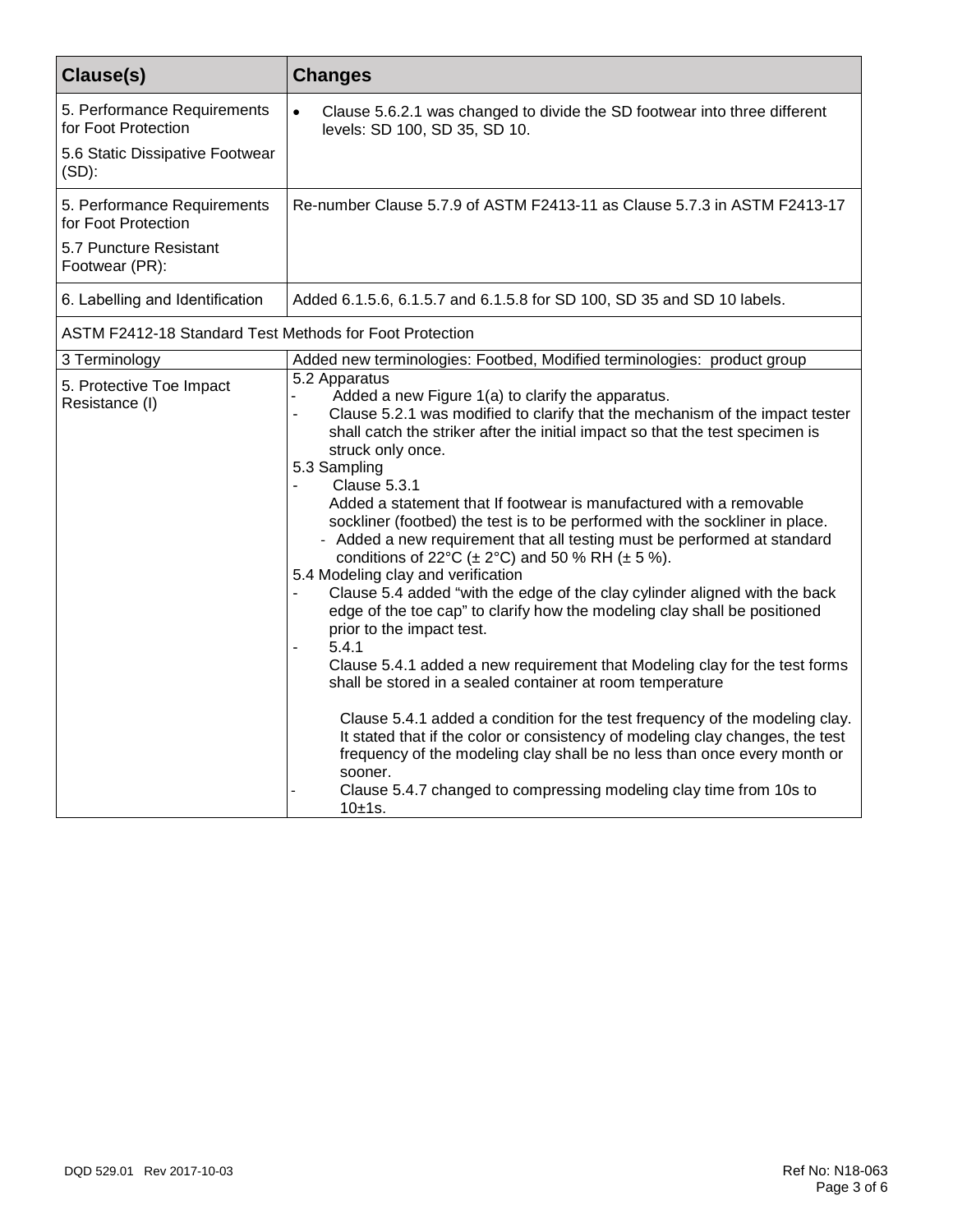| Clause(s)                                       | <b>Changes</b>                                                                                                                                                                                                                                                                                                                                                                                                                                                                                                                                                                                       |
|-------------------------------------------------|------------------------------------------------------------------------------------------------------------------------------------------------------------------------------------------------------------------------------------------------------------------------------------------------------------------------------------------------------------------------------------------------------------------------------------------------------------------------------------------------------------------------------------------------------------------------------------------------------|
| 6. Protective Toe Compression<br>Resistance (C) | 6.2 Apparatus<br>$\overline{\phantom{a}}$<br>Clause 6.2.1.1 and 6.2.1.3 changed the force capacity range requirement to<br>the apparatus. The force capacity range was change from "up to 44482 N<br>(10000lbf)" to "up to 22241 N (5000lbf).                                                                                                                                                                                                                                                                                                                                                        |
|                                                 | 6.3 Sampling<br>Clause 6.3.1<br>Added a statement "If footwear is manufactured with a removable<br>sockliner (footbed) the test is to be performed with the sockliner in place.<br>Added a new requirement that All testing must be performed at standard<br>conditions of 22 $\textdegree$ C ( $\pm$ 2 $\textdegree$ C) and 50 %<br>RH $(\pm 5\%)$ .                                                                                                                                                                                                                                                |
|                                                 | 6.4 Modeling clay and verification<br>- Clause 6.4 changed "Prior to compression testing, modeling clay, kept at<br>room temperature" to "Prior to compression testing, modeling clay, kept at<br>standard conditions ".                                                                                                                                                                                                                                                                                                                                                                             |
|                                                 | Clause 6.4.1<br>• Clause 6.4.1 added a new requirement that Modeling clay for the test<br>forms shall be stored in a sealed container at standard conditions.<br>Clause 6.4.1 Changed the clay modeling test frequency from "not less<br>than 6 months" to "test frequency shall be no less than once every<br>month. Or sooner, if the color or consistency changes                                                                                                                                                                                                                                 |
| 7. Metatarsal Impact<br>Resistance (Mt)         | 7.2 Apparatus:<br>- Clause 7.2.1 added Fig. 6(a) for clarification.<br>Clause 7.2.1.1 and Fig. 6 were changed to reflect the tolerance of the<br>$\sim$ 10 $\pm$<br>striking bar diameter. The diameter was change from 25.4±0.5 mm to<br>$25.4 \pm 0.8$ mm.<br>7.3 Sampling<br>Clause 7.3.1 added a statement "If footwear is manufactured with a<br>removable sockliner (footbed) the test is to be performed with the<br>sockliner in place".<br>Clause 7.3.1 added a new requirement that All testing must be performed<br>at standard conditions of 22°C ( $\pm$ 2°C) and 50 % RH ( $\pm$ 5 %). |
| 8. Conductive Protective<br>Footwear (Cd)       | 8.2 Apparatus:<br>Clause 8.2.1.6 added "based on visual inspection as needed" to clarify the<br>conductive metal spheres should be replaced with new conductive metal<br>spheres based on visual inspection as needed.                                                                                                                                                                                                                                                                                                                                                                               |
|                                                 | 8.3 Sampling<br>$\overline{a}$<br>Clause 8.3.1 added a statement "If footwear is manufactured with a<br>removable sockliner (footbed) the test is to be performed with the<br>sockliner in place".<br>Clause 8.3.2 changed the specimens shall be conditioned for 24 hours at<br>21.1±1.1 °C and 50±2% to the standard conditions of 22°C (± 2°C) and<br>50 % RH ( $\pm$ 5 %).                                                                                                                                                                                                                       |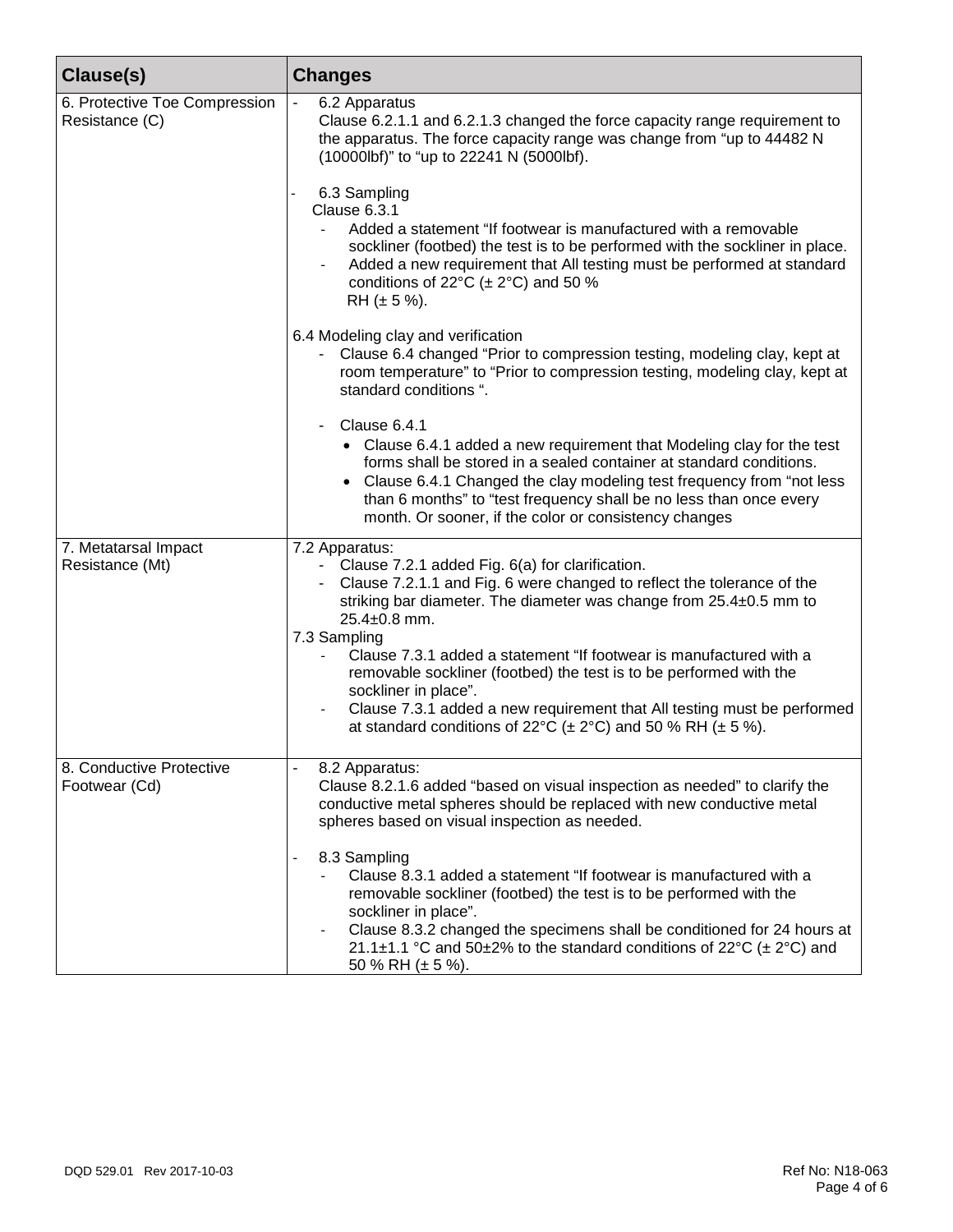| Clause(s)                                     | <b>Changes</b>                                                                                                                                                                                                                                                                                                                                                                                                                                                                                                                                                                                                                                                                                                                                                                                                                                                                                                                                                                                                                                                                                                                                                                                                                                                                |
|-----------------------------------------------|-------------------------------------------------------------------------------------------------------------------------------------------------------------------------------------------------------------------------------------------------------------------------------------------------------------------------------------------------------------------------------------------------------------------------------------------------------------------------------------------------------------------------------------------------------------------------------------------------------------------------------------------------------------------------------------------------------------------------------------------------------------------------------------------------------------------------------------------------------------------------------------------------------------------------------------------------------------------------------------------------------------------------------------------------------------------------------------------------------------------------------------------------------------------------------------------------------------------------------------------------------------------------------|
| 9. Electric Hazard Resistant<br>Footwear (EH) | 9.2 Apparatus<br>Clause 9.2.2.1 changed the outer electrode platform from "a fine screen<br>metal mesh" to " a perforated steel plate or metal mesh".<br>Clause 9.2.2.2 was modified to include a conductive material (for<br>example, metal chain, wire, rod) as part of the inner electrode.<br>9.3 Sampling<br>Clause 9.3.1 added a statement "If footwear is manufactured with a<br>removable sockliner (footbed) the test is to be performed with the<br>sockliner in place".<br>Clause 9.3.2 changed the conditioning and testing condition from<br>21.1±1.1 °C and 50±2% to the standard conditions of 22°C ( $\pm$ 2°C) and<br>50 % RH ( $\pm$ 5 %).                                                                                                                                                                                                                                                                                                                                                                                                                                                                                                                                                                                                                  |
| 10. Static Dissipative Footwear<br>(SD)       | 10.2 Summary of Method:<br>Clause 10.2.1 added that footwear must be the correct fit for the test<br>subject, that is, same size as the test subject normally wears.<br>10.3 Apparatus<br>Added Clause 10.3.1.4 A conducting rod or clip to be held in hand by<br>human test subject.<br>10.4 Sampling<br>Clause 10.3.1 added a statement "If footwear is manufactured with a<br>$\blacksquare$<br>removable sockliner (footbed) the test is to be performed with the<br>sockliner in place".<br>Clause 10.3.2 changed the conditioning and testing condition from<br>21.1±1.1 °C and 50±2% to the standard conditions of 22°C ( $\pm$ 2°C) and<br>50 % RH ( $\pm$ 5 %).<br>10.5 Test Procedure<br>Clause 10.5.1 was changed from "Human test subject mounts stainless<br>steel ground plate in stocking feet" to "Human test subject mounts a<br>stainless steel ground plate wearing clean 100 % cotton socks". It added<br>a requirement to the socks.<br>Clause 10.5.1.1 was modified to clarify If greater than 100 000 $\Omega$ , the test<br>subject is not suitable to perform the test.                                                                                                                                                                              |
| 11. Puncture Resistant<br>Footwear (PR)       | 11.2 Apparatus<br>Clause 11.2.2.2 changed the requirement to the test pin from "confirm"<br>steel pin point is within tolerance prior to testing" to "unless required to<br>be done earlier, the steel pin shall be replaced or recalibrated after<br>performing 200 tests".<br>11.3 Sampling:<br>Clause 11.3.1 added a new requirement "Specimens shall be conditioned<br>in a controlled atmosphere for 24 h and testing performed at standard<br>conditions of 22°C ( $\pm$ 2°C) and 50 % RH ( $\pm$ 5 %)".<br>11.4 Specimen Mounting:<br>Clause 11.4.1 added a tightening force requirement to clamp the<br>specimen. It required to clamp specimen onto apparatus having a<br>movable platform and tighten using a force of 2.8 Nm (25 in. lb) to<br>prevent movement in any direction.<br>11.5 Test Procedure:<br>• Clause 11.5.1 added a clarification on the pass/fail criteria "that is, no<br>clear visual evidence of the test pin passing through the test<br>specimen".<br>Clause 11.5.1.1 of ASTM F2412-11 was removed (instructions to<br>$\bullet$<br>evaluate at a 90° angle to the test pin) and replaced by Note 4 "To aid<br>in the visual assessment, lights, color coating of the pin tip, and or<br>magnification of the test site may be considered". |